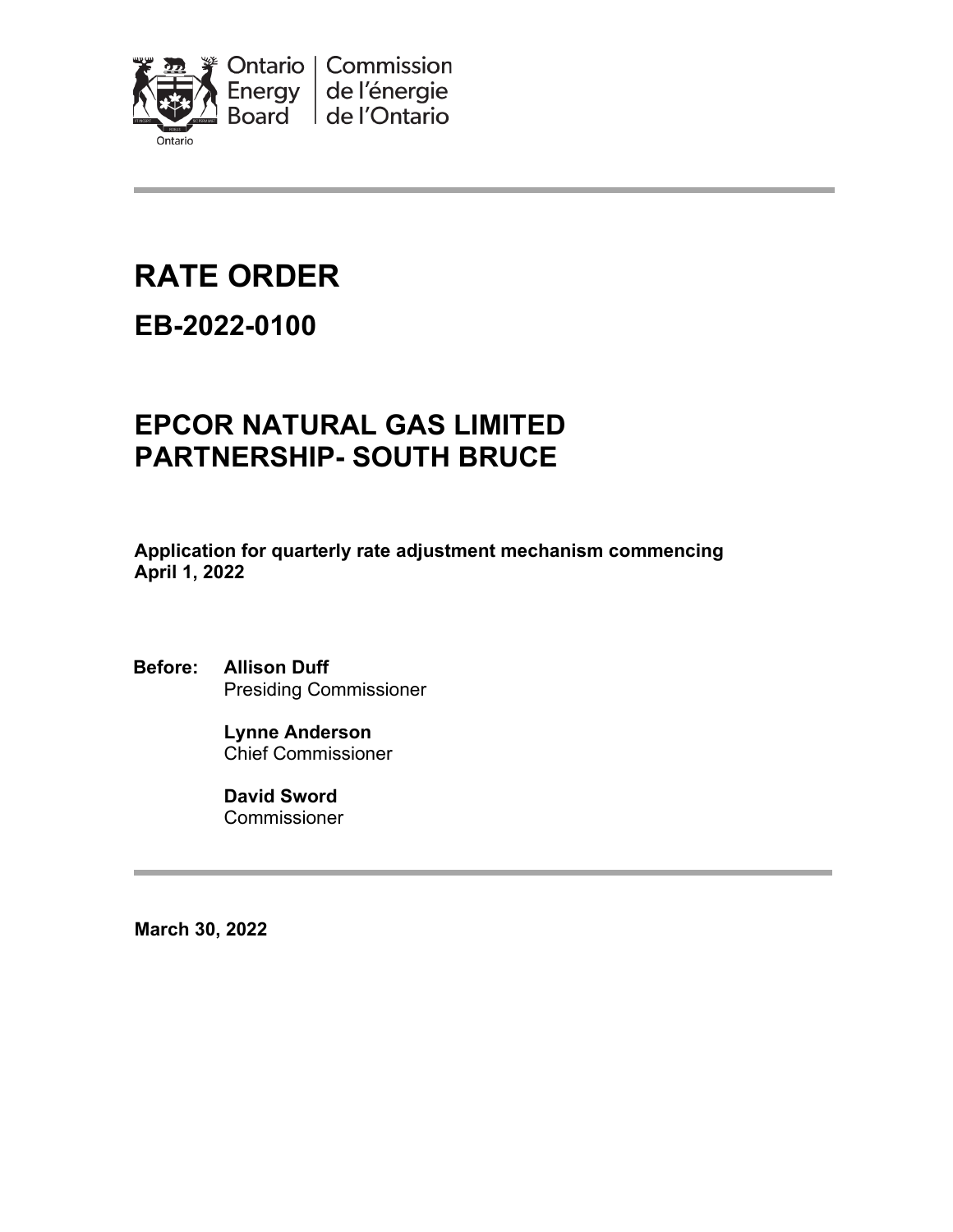## **INTRODUCTION AND PROCESS**

EPCOR Natural Gas Limited Partnership (EPCOR) applied for an order or orders approving or fixing just and reasonable rates and other charges for the sale and distribution of natural gas for its South Bruce operations commencing effective April 1, 2022 (the Application). The Application was made pursuant to section 36(1) of the Ontario Energy Board Act, 1998 and in accordance with the Quarterly Rate Adjustment Mechanism (QRAM) established by the Ontario Energy Board (OEB) for dealing with changes in gas commodity costs.

The OEB issued its Decision and Order on March 24, 2022 (Decision) which did not approve EPCOR's application to recover the \$380,000 credit in the Purchase Gas Commodity Gas Variance Account (PGCVA) over 24 months, starting April 1, 2022. Instead, the OEB approved the recovery of the PGCVA credit over 12 months and directed EPCOR to file a draft rate order with customer rate impacts and supporting information.

EPCOR filed a draft rate order, customer rate impacts, and supporting information on March 28, 2022.

OEB staff filed a letter of comment indicating that it was satisfied that the evidence submitted aligns with the OEB's Decision.

## **FINDINGS**

The OEB has reviewed the draft rate order and is satisfied that the rates accurately reflect the Decision. Recovering the PGCVA credit over 12 months results in a reference price of \$0.206701 per  $m^3$  and a gas supply charge of \$0.199961 per  $m^3$ . The result is a 33.5% (or \$107.91) annual commodity price increase and an annual total bill increase of 9.6% (or \$150.03).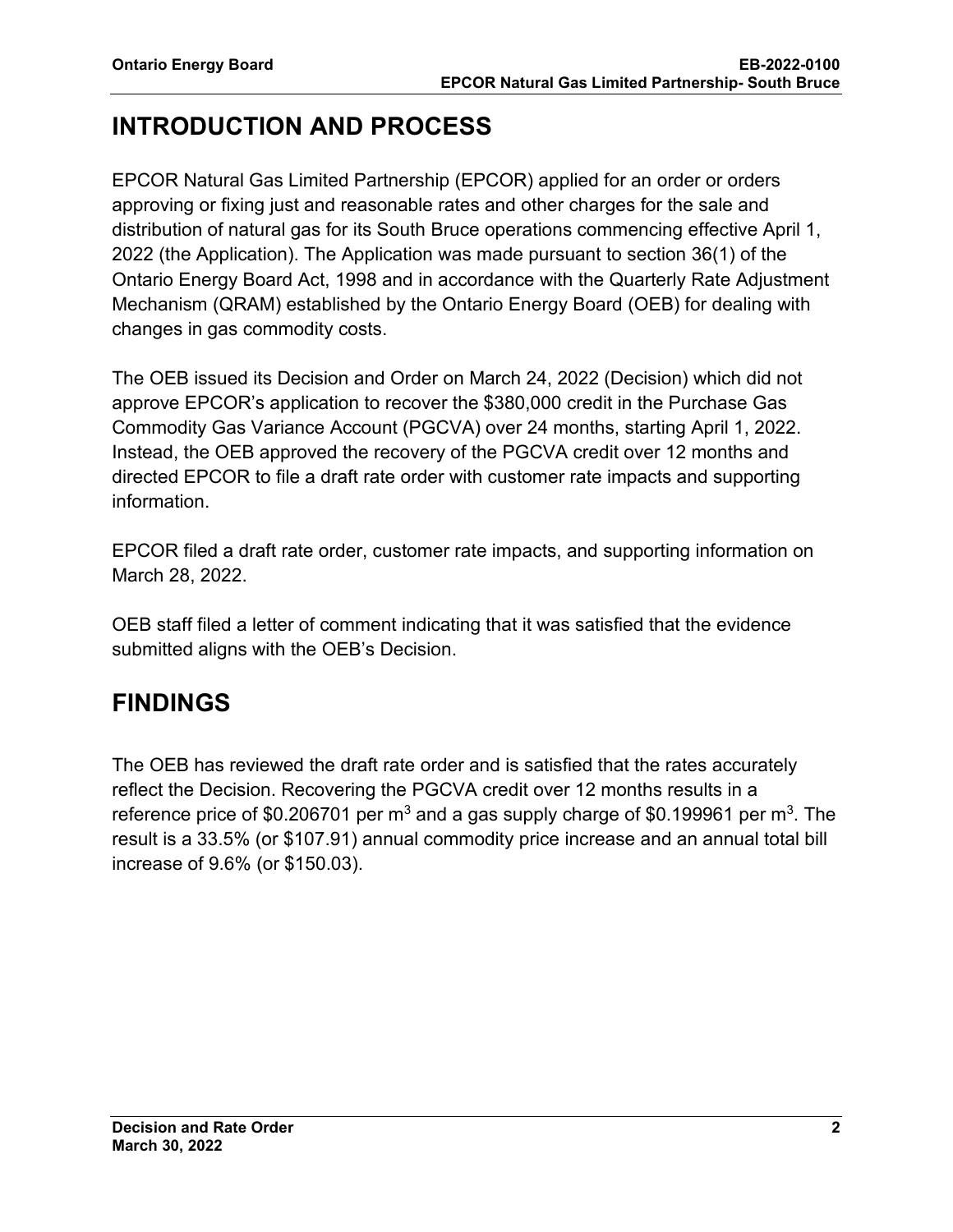## **THE ONTARIO ENERGY BOARD ORDERS THAT:**

- 1. The rates approved for EPCOR South Bruce as part of the decision and rate order EB-2021-0309, dated December 16, 2021, shall be superseded by the rates as provided in Appendix A to this Rate Order.
- 2. The rates shall be effective April 1, 2022 and shall be implemented in EPCOR's first billing cycle commencing in April 2022.
- 3. The reference price for use in determining the amounts to be recorded in the Purchase Gas Commodity Variance Account (Account No.179-27) shall increase by \$0.050983 per m<sup>3</sup> from the previous OEB approved level of \$0.155718 per m<sup>3</sup> o **\$0.206701** per m3.
- 4. The balance in the Gas Purchase Rebalancing Account shall be prospectively cleared. The resulting gas supply charge will increase from the previous OEB approved level of \$0.149747 per  $m^3$  to  $$0.199961$  per  $m^3$  as noted in Appendix A to this Decision and Rate Order.
- 5. EPCOR must ensure its customers are made aware of the rate increase.
- 6. EPCOR shall pay the OEB's costs incidental to this proceeding upon receipt of the OEB's invoice.

**ISSUED** at Toronto, March 30, 2022

## **ONTARIO ENERGY BOARD**

**Nancy Marconi** 

Digitally signed by Nancy Marconi Date: 2022.03.30 14:27:49 -04'00'

Nancy Marconi **Registrar**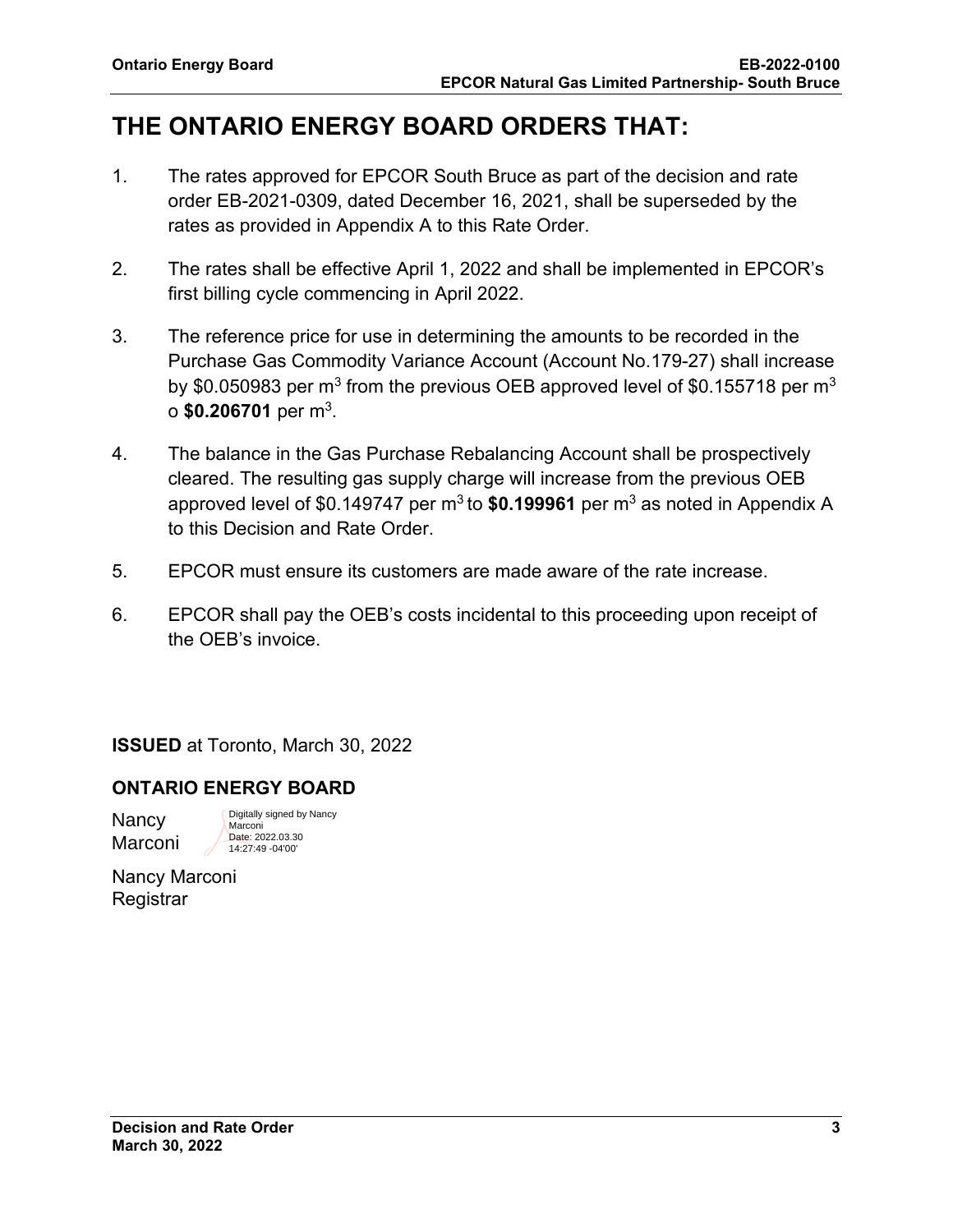**Appendix A To Decision and Rate Order OEB FILE NO. EB-2022-0100 DATED: March 30, 2022**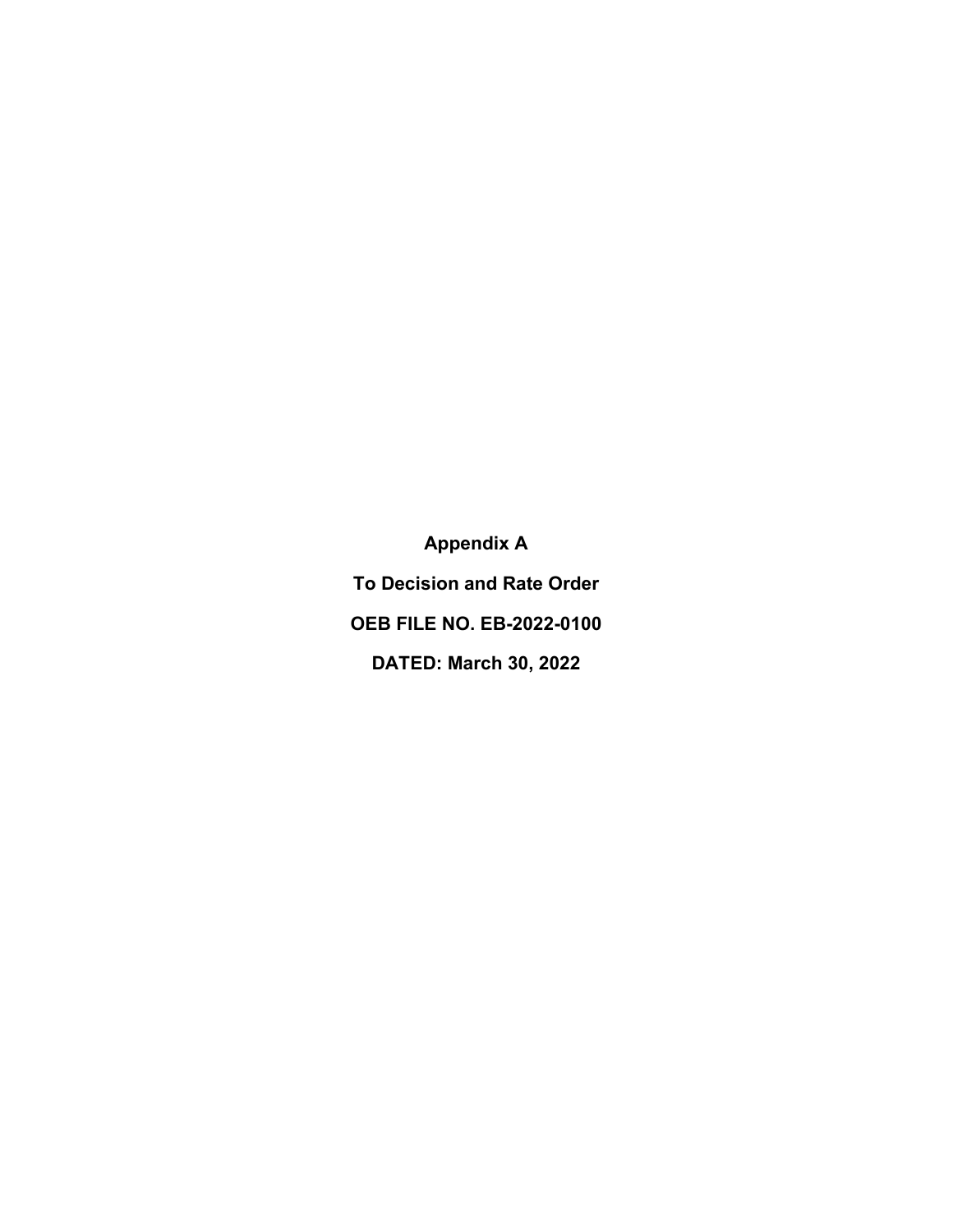#### RATE 1 - General Firm Service

#### **Applicability**

Any customer in EPCOR's South Bruce Natural Gas System who is an end user and whose total gas requirements are equal to or less than  $10,000$  m<sup>3</sup> per year.

#### Rate

Rates per  $m<sup>3</sup>$  assume an energy content of 38.89MJ/ $m<sup>3</sup>$ 

Bills will be rendered monthly and shall be the total of:

| Monthly Fixed Charge (1)                                                                             | \$27.27 |                                      |
|------------------------------------------------------------------------------------------------------|---------|--------------------------------------|
| <b>Delivery Charge</b>                                                                               |         |                                      |
| First $100 \text{ m}^3$ per month                                                                    |         | 28.1486 $\phi$ per m <sup>3</sup>    |
| Next $400 \text{ m}^3$ per month                                                                     |         | 27.5941 $\phi$ per m <sup>3</sup>    |
| Over $500 \text{ m}^3$ per month                                                                     |         | 26.7790 $\phi$ per m <sup>3</sup>    |
| <b>Upstream Charges</b>                                                                              |         |                                      |
| Upstream Recovery charge                                                                             |         | 1.4740 $\epsilon$ per m <sup>3</sup> |
| Transportation and Storage charge                                                                    |         | 2.6982 $\phi$ per m <sup>3</sup>     |
| <b>Rate Rider for Delay in Revenue Recovery</b><br>- effective for 10 years ending December 31, 2028 |         | 1.6330 $\ell$ per m <sup>3</sup>     |
| <b>ECVA Rate Rider</b>                                                                               | 0.1403  | $\phi$ per m <sup>3</sup>            |
| - effective for 12 months ending December 31, 2022                                                   |         |                                      |
| <b>CIACVA Rate Rider</b>                                                                             |         | 0.5434 $\ell$ per m <sup>3</sup>     |
| - effective for 12 months ending December 31, 2022                                                   |         |                                      |
| <b>EFVA Rate Rider</b>                                                                               |         | 0.5197 $\epsilon$ per m <sup>3</sup> |
| - effective for 12 months ending December 31, 2022                                                   |         |                                      |
| Federal Carbon Charge (if applicable) <sup>(2)</sup>                                                 |         | 9.79 $\phi$ per m <sup>3</sup>       |
| <b>Gas Supply Charge</b>                                                                             |         | 19.9961 $\phi$ per m <sup>3</sup>    |

(1)Aggregated within Monthly Fixed Charge is the amount of one dollar per month in accordance with Bill 32 and Ontario Regulation 24/19.

 $^{(2)}$  The Federal Carbon Charge is only "applicable" to 20% of the natural gas volumes used by eligible greenhouses, reducing their effective Federal Carbon Charge rate.

#### Direct Purchase Delivery

Where a customer elects under this Rate Schedule to directly purchase its gas from a supplier other than EPCOR, the supplier must qualify as a "gas marketer" under the *Ontario Energy Board Act, 1998*, and must enter into a T-Service Receipt Contract with EPCOR for delivery of gas to EPCOR at a receipt point listed on the upstream transportation contract that EPCOR has with the Upstream Service Provider ("Ontario Delivery Point"). T-Service Receipt Contract rates are described in Rate Schedule T1. Transportation and Storage charges may vary depending on the Ontario Delivery Point. Gas Supply Charges in this Rate Schedule are not applicable for Rate T1 customers.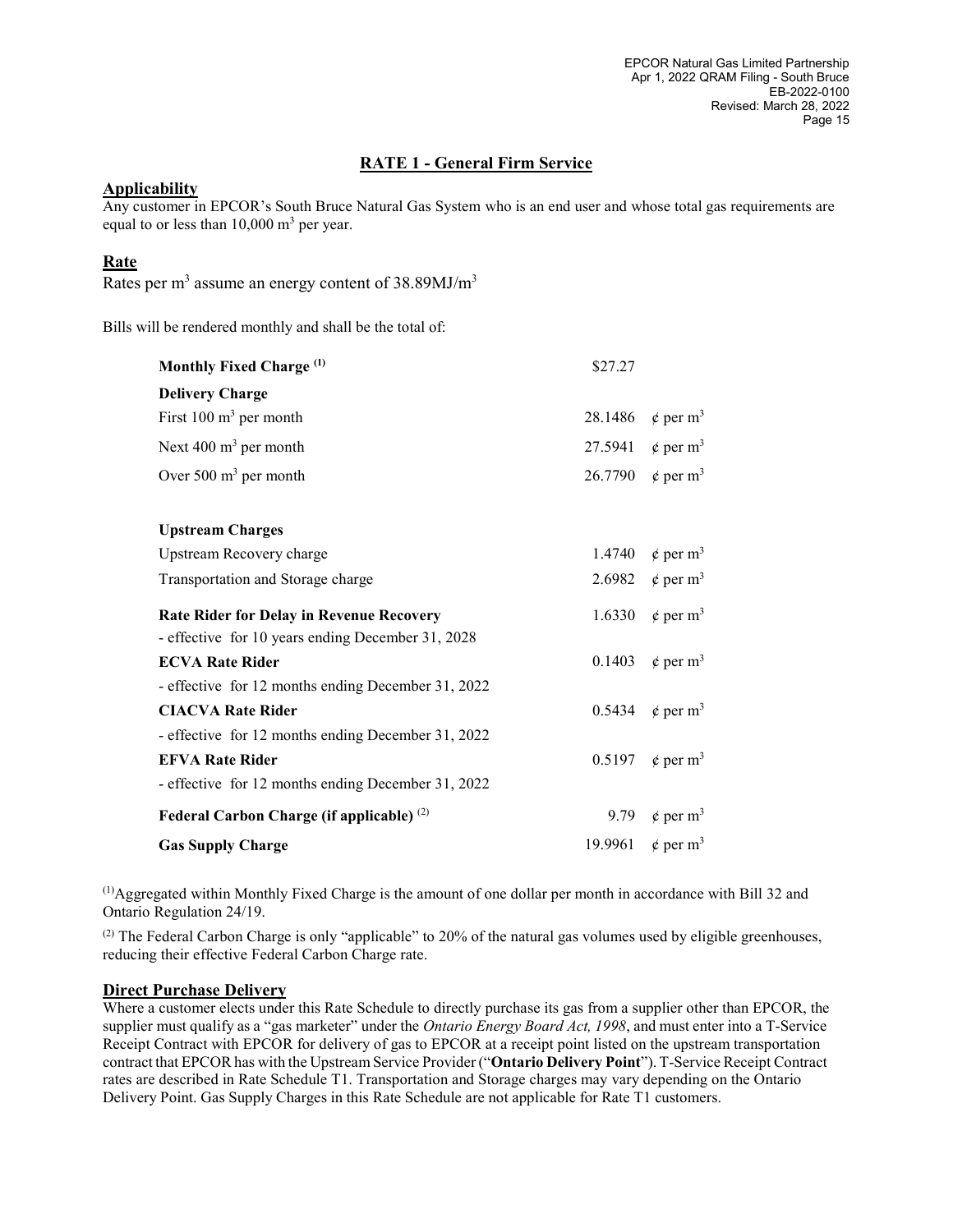#### Terms and Conditions of Service

The provisions in the "EPCOR Natural Gas Limited Partnership South Bruce Natural Gas Operations Conditions of Service" apply, as contemplated therein, to service under this Rate Schedule.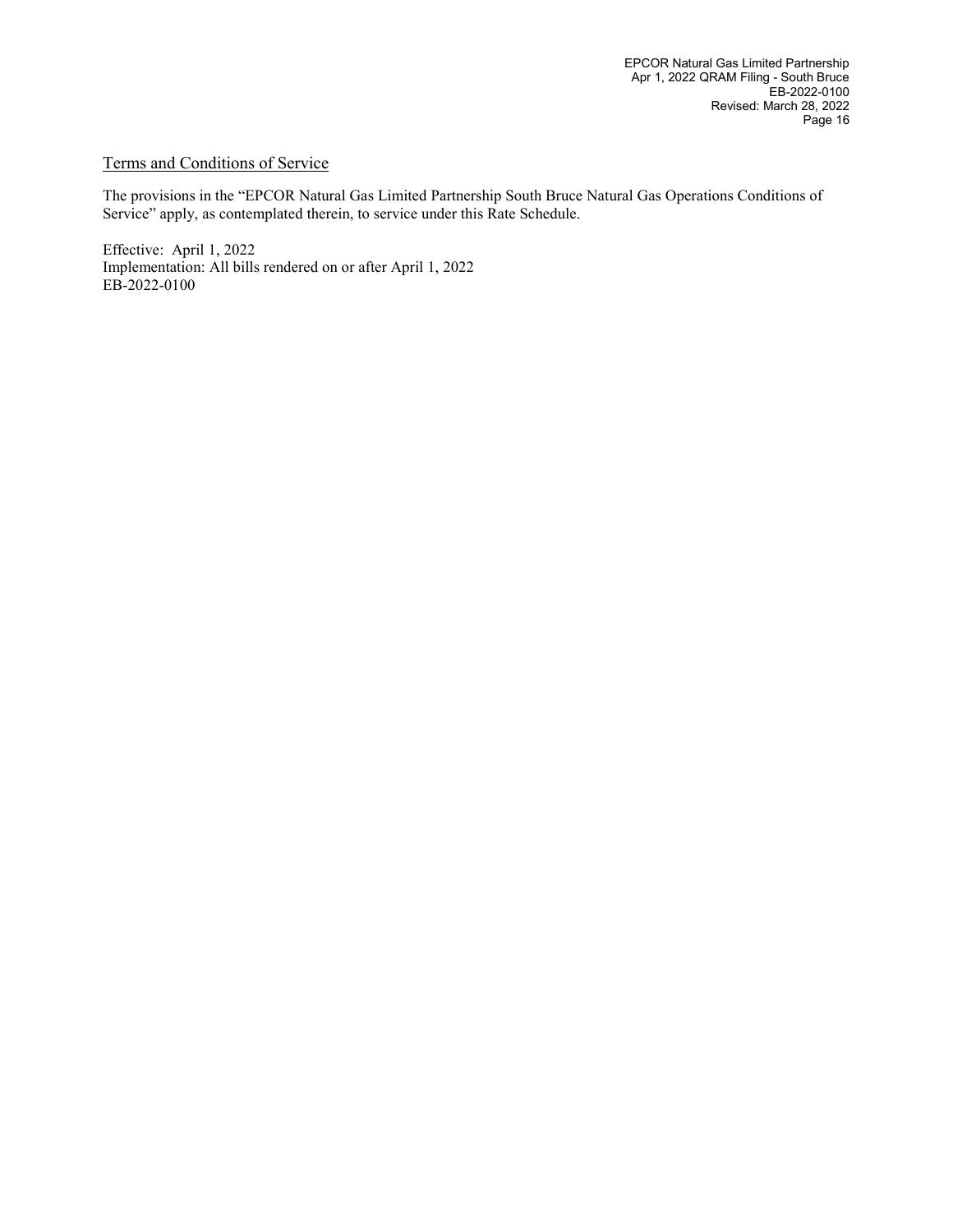### RATE 6 – Large Volume General Firm Service

#### **Applicability**

Any customer in EPCOR's South Bruce Natural Gas System who is an end user and whose total gas requirements are greater than  $10,000$  m<sup>3</sup> per year.

#### Rate

Rates per m<sup>3</sup> assume an energy content of 38.89MJ/m<sup>3</sup>

Bills will be rendered monthly and shall be the total of:

| Monthly Fixed Charge <sup>(1)</sup>                  | \$108.16 |                                      |
|------------------------------------------------------|----------|--------------------------------------|
| <b>Delivery Charge</b>                               |          |                                      |
| First $1000 \text{ m}^3$ per month                   |          | 25.9678 $\phi$ per m <sup>3</sup>    |
| Next $6000 \text{ m}^3$ per month                    |          | 23.3710 $\ell$ per m <sup>3</sup>    |
| Over $7000 \text{ m}^3$ per month                    |          | 22.2023 $\phi$ per m <sup>3</sup>    |
| <b>Upstream Charges</b>                              |          |                                      |
| Upstream Recovery charge                             |          | 2.9200 $\ell$ per m <sup>3</sup>     |
| Transportation and Storage charge                    |          | 5.6413 $\phi$ per m <sup>3</sup>     |
| <b>Rate Rider for Delay in Revenue Recovery</b>      | 0.9090   | $\phi$ per m <sup>3</sup>            |
| - effective for 10 years ending December 31, 2028    |          |                                      |
| <b>ECVA Rate Rider</b>                               |          | 0.1403 $\epsilon$ per m <sup>3</sup> |
| - effective for 12 months ending December 31, 2022   |          |                                      |
| <b>CIACVA Rate Rider</b>                             |          | 0.7135 $\phi$ per m <sup>3</sup>     |
| - effective for 12 months ending December 31, 2022   |          |                                      |
| <b>EFVA Rate Rider</b>                               |          | 0.6608 $\phi$ per m <sup>3</sup>     |
| - effective for 12 months ending December 31, 2022   |          |                                      |
| Federal Carbon Charge (if applicable) <sup>(2)</sup> |          | 9.79 $\phi$ per m <sup>3</sup>       |
| <b>Gas Supply Charge</b>                             |          | 19.9961 $\phi$ per m <sup>3</sup>    |

((1)Aggregated within Monthly Fixed Charge is the amount of one dollar per month in accordance with Bill 32 and Ontario Regulation 24/19.

(2) The Federal Carbon Charge is only "applicable" to 20% of the natural gas volumes used by eligible greenhouses, reducing their effective Federal Carbon Charge rate.

#### Direct Purchase Delivery

Where a customer elects under this Rate Schedule to directly purchase its gas from a supplier other than EPCOR, the customer or their agent must enter into a T-Service Receipt Contract with EPCOR for delivery of gas to EPCOR at a receipt point listed on the upstream transportation contract that EPCOR has with the Upstream Service Provider ("Ontario Delivery Point"). T-Service Receipt Contract rates are described in Rate Schedule T1. Transportation and Storage charges may vary depending on the Ontario Delivery Point. Gas Supply Charges in this Rate Schedule are not applicable for Rate T1 customers.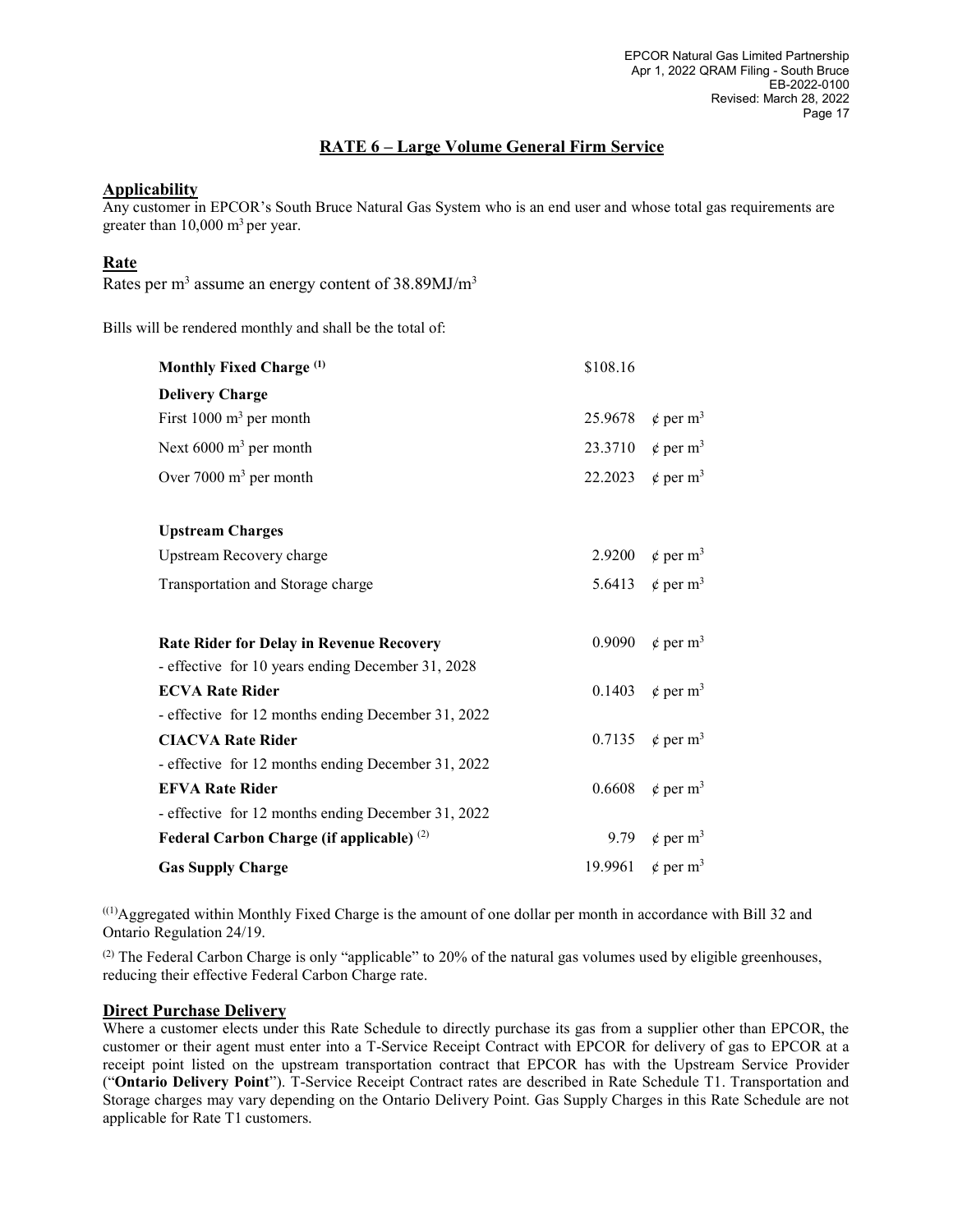#### Terms and Conditions of Service

The provisions in the "EPCOR Natural Gas Limited Partnership South Bruce Natural Gas Operations Conditions of Service" apply, as contemplated therein, to service under this Rate Schedule.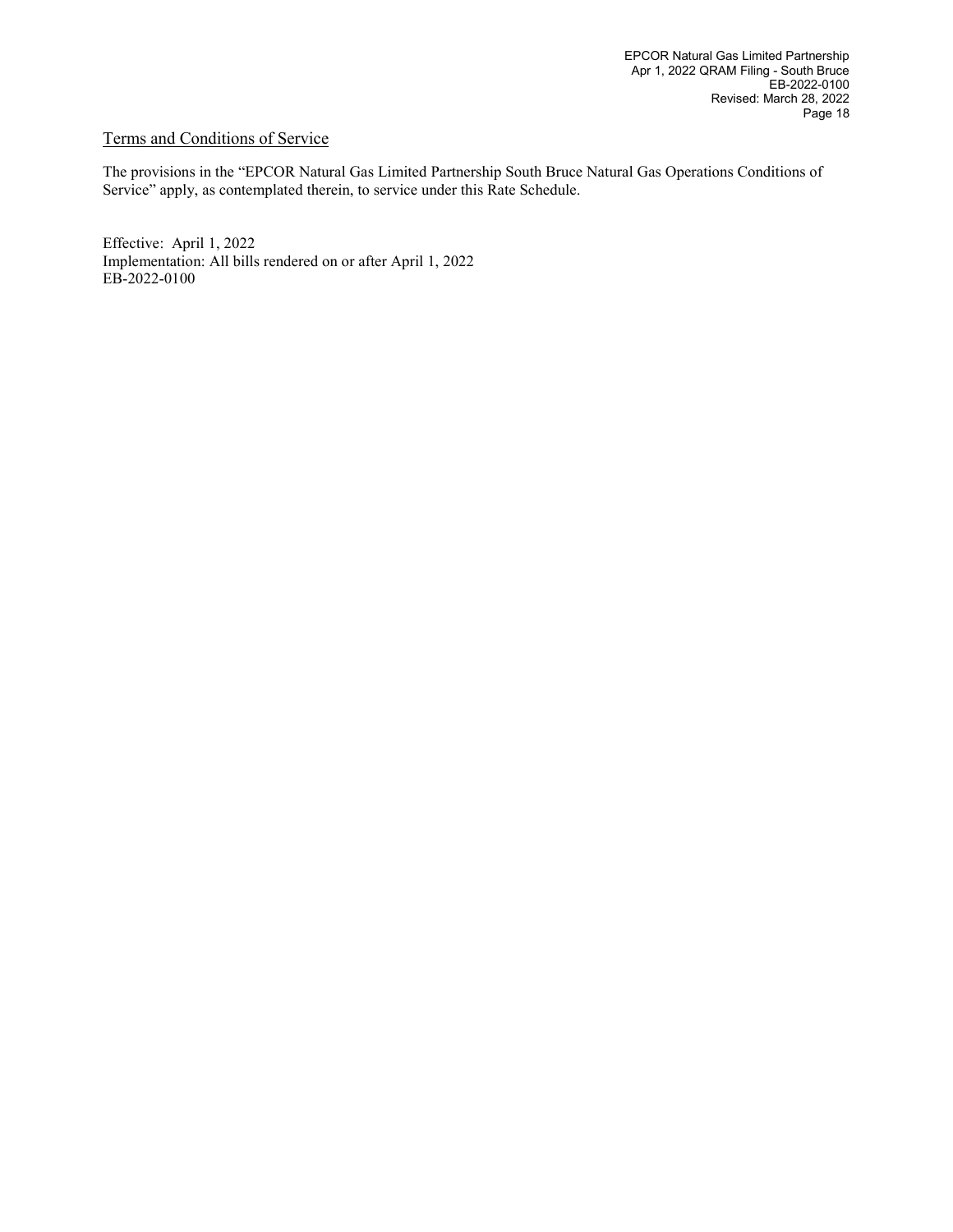### RATE 11 - Large Volume Seasonal Service

#### **Applicability**

Any customer in EPCOR's South Bruce Natural Gas System who is an end user and whose gas requirements are only during the period of May 1 through Dec 15 inclusive and are greater than  $10,000 \text{ m}^3$ .

#### **Rate**

Rates per  $m<sup>3</sup>$  assume an energy content of 38.89MJ/ $m<sup>3</sup>$ 

Bills will be rendered monthly and shall be the total of:

| Monthly Fixed Charge <sup>(1)</sup>                | \$215.31 |                                   |
|----------------------------------------------------|----------|-----------------------------------|
| <b>Delivery Charge</b>                             |          |                                   |
| All volumes delivered                              |          | 16.1303 $\phi$ per m <sup>3</sup> |
|                                                    |          |                                   |
| <b>Upstream Charges</b>                            |          |                                   |
| <b>Upstream Recovery charge</b>                    |          | 0.0352 $\phi$ per m <sup>3</sup>  |
| Transportation and Storage charge                  |          | 1.8166 $\phi$ per m <sup>3</sup>  |
|                                                    |          |                                   |
| <b>Rate Rider for Delay in Revenue Recovery</b>    |          | 0.5524 $\phi$ per m <sup>3</sup>  |
| - effective for 10 years ending December 31, 2028  |          |                                   |
| <b>ECVA Rate Rider</b>                             |          | 0.1403 $\phi$ per m <sup>3</sup>  |
| - effective for 12 months ending December 31, 2022 |          |                                   |
| <b>CIACVA Rate Rider</b>                           |          | 0.0992 $\phi$ per m <sup>3</sup>  |
| - effective for 12 months ending December 31, 2022 |          |                                   |
| <b>EFVA Rate Rider</b>                             |          | 0.1075 $\phi$ per m <sup>3</sup>  |
| - effective for 12 months ending December 31, 2022 |          |                                   |
| Federal Carbon Charge (if applicable) $(2)$        |          | 9.79 $\phi$ per m <sup>3</sup>    |
| <b>Gas Supply Charge</b>                           |          | 19.9961 $\phi$ per m <sup>3</sup> |

(1)Aggregated within Monthly Fixed Charge is the amount of one dollar per month in accordance with Bill 32 and Ontario Regulation 24/19.

(2) The Federal Carbon Charge is only "applicable" to 20% of the natural gas volumes used by eligible greenhouses, reducing their effective Federal Carbon Charge rate.

#### Unaccounted for Gas (UFG):

Forecasted UFG is applied to all volumes of gas delivered to the customer.

#### Forecasted Unaccounted for Gas Percentage  $0.00\frac{9}{6}$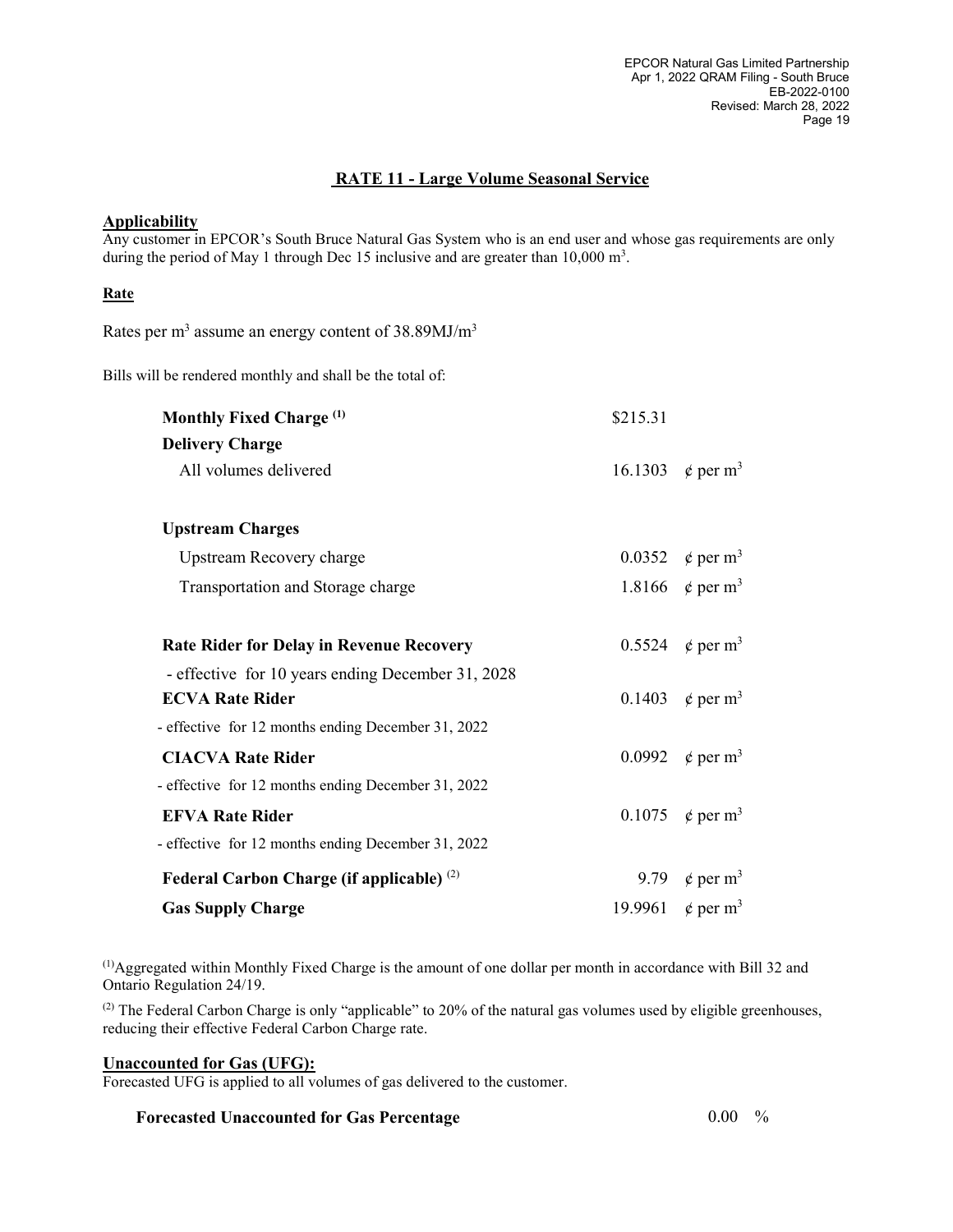EPCOR Natural Gas Limited Partnership Apr 1, 2022 QRAM Filing - South Bruce EB-2022-0100 Revised: March 28, 2022 Page 20

#### Overrun Charges:

Any volume of gas taken during the period of December 16 through April 30 inclusive shall constitute "Overrun

Gas" and must be authorized in advance by EPCOR. Delivery of these volumes is available at the Authorized Overrun Charge in addition to applicable Upstream Charges and Gas Supply Charges. EPCOR will not unreasonably withhold authorization.

## Authorized Overrun Charge 16.8083  $\phi$  per m<sup>3</sup>

Any volume of gas taken during the period of December 16 through April 30 inclusive without EPCOR's approval in advance shall constitute "Unauthorized Overrun Gas". Delivery of these volumes will be paid for at the Unauthorized Overrun Charge in addition to applicable Upstream Charges and Gas Supply Charges.

## Unauthorized Overrun Charge  $402.5107 \notin \text{per m}^3$

For any volume of Unauthorized Overrun Gas taken, the customer shall, in addition, indemnify EPCOR in respect of any penalties or additional costs imposed on EPCOR by its suppliers, any additional gas cost incurred or any sales margins lost as a consequence of the customer taking the unauthorized overrun volume.

### Nominations:

Union Gas Limited will be the "Upstream Service Provider" to facilitate delivery and balancing of gas supplies to the EPCOR South Bruce Natural Gas System. For service under this Rate Schedule, the customer shall nominate for transportation of gas volumes for ultimate delivery to the customer. The customer agrees to nominate its daily gas volumetric requirement to EPCOR, or its designated agent, consistent with industry nomination standards including those nomination requirements of the Upstream Service Provider.

The customer shall nominate gas delivery daily based on its daily gas requirements plus the Forecasted UFG rate as set out in this Rate Schedule.

The nomination calculation shall equal: [(Daily volume of gas to be delivered) \*  $(1 + Forecasted UFG)$ ]

Customers may change daily nominations based on the nomination windows within a day as defined by EPCOR's agreement with the Upstream Service Provider.

In the event nominations under this Rate Schedule do not match upstream nominations, the nomination will be confirmed at the upstream value.

Customers with multiple connections under this Rate Schedule may combine nominations at the sole discretion of EPCOR. For combined nominations the customer shall specify the quantity of gas to each meter installation ("Terminal Location") and the order in which the gas is to be delivered to each Terminal Location.

### Load Balancing:

Daily nominations provided by the customer shall be used for the purposes of day-to-day balancing as required under EPCOR's arrangement with the Upstream Service Provider.

When a customer's metered consumption on any day is different than the gas nominated for consumption by the customer on any day, this constitutes a "Daily Load Imbalance". A "Cumulative Load Imbalance" occurs when the ongoing absolute value of Daily Load Imbalances are greater than zero.

To the extent that EPCOR incurs daily or cumulative load balancing charges, the customer will be responsible for its proportionate share of such charges. Charges related to these imbalances are as defined in EPCOR's agreement with the Upstream Service Provider.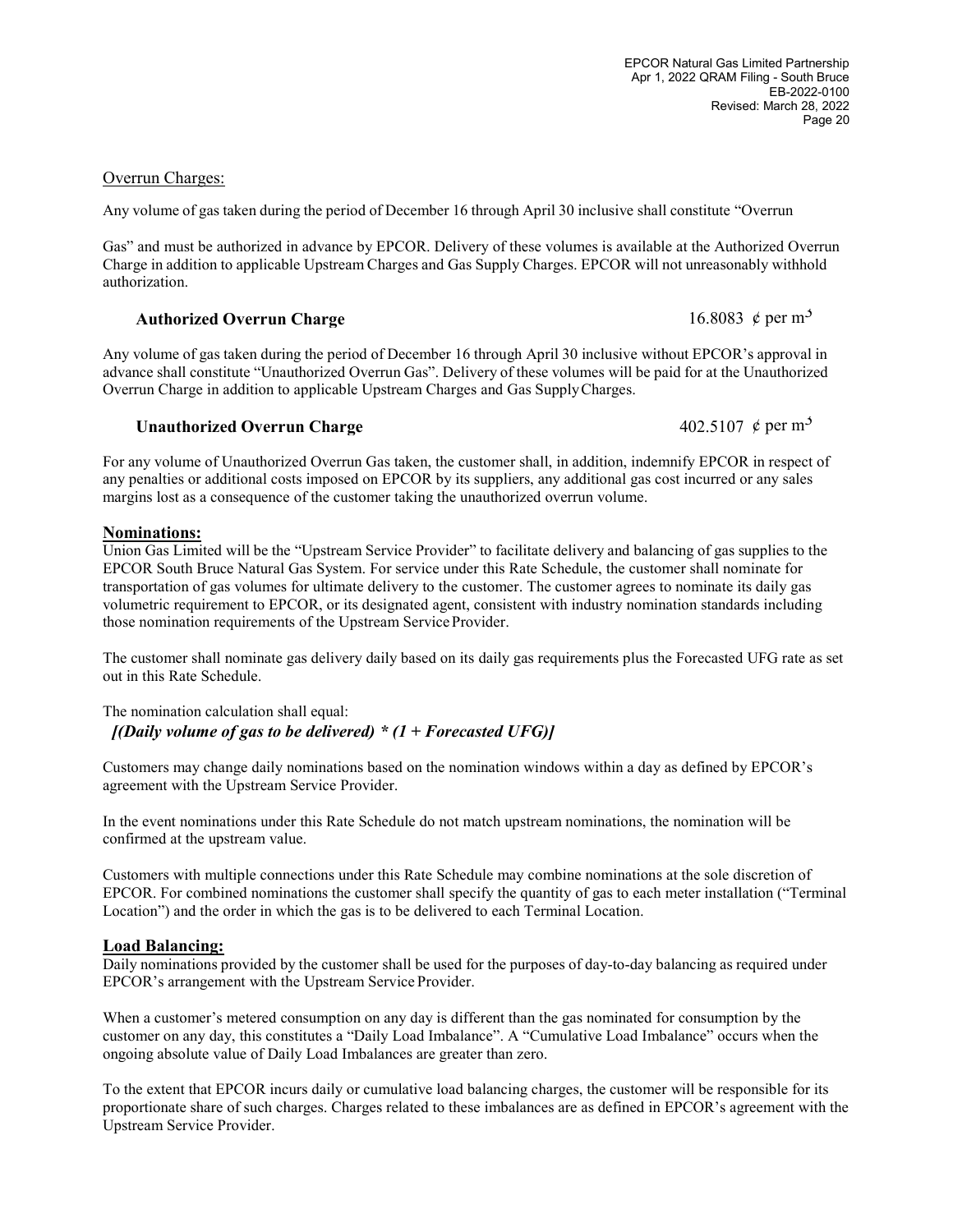#### Direct Purchase Delivery

Where a customer elects under this Rate Schedule to directly purchase its gas from a supplier other than EPCOR, the customer or their agent must enter into a T-Service Receipt Contract with EPCOR for delivery of gas to EPCOR at a receipt point listed on the upstream transportation contract that EPCOR has with the Upstream Service Provider ("Ontario Delivery Point"). T-Service Receipt Contract rates are described in Rate Schedule T1. Transportation and Storage charges may vary depending on the Ontario Delivery Point. Gas Supply Charges in this Rate Schedule are not applicable for Rate T1 customers.

#### Terms and Conditions of Service

- 1. In any year, during the period of May 1 through December 15 inclusive, the customers shall receive continuous ("Firm") service from EPCOR, except where impacted by events as specified in EPCOR Natural Gas Limited Partnership South Bruce Natural Gas Operations Conditions of Service including force majeure. During the period of December 16 through April 30 inclusive, any authorized overrun service shall be interruptible at the sole discretion of EPCOR. All service during the period December 16 through April 30 inclusive shall be subject to EPCOR's prior authorization under the daily nomination procedures outlined in this Rate Schedule and shall constitute Overrun Gas.
- 2. To the extent that EPCOR's Upstream Service Provider provides any seasonal or day-to-day balancing rights for EPCOR, the customer shall be entitled to a reasonable proportion of such balancing rights as determined by EPCOR from time to time. If the customer utilizes any of EPCOR's seasonal or day-today balancing services or any other services available from the Upstream Service Provider, the customer agrees to comply with all balancing requirements imposed by the Upstream Service Provider. The customer also agrees to be liable for its share of any such usage limitations or restrictions, fees, costs or penalties associated with the usage of such services, including but not limited to any associated storage fees, daily or cumulative balancing fees or penalties, and gas commodity costs as determined by EPCOR, acting reasonably.
- 3. EPCOR receives upstream services under the Union Gas Limited M17 Rate Schedule. Details of this upstream arrangement and associated nomination standards and Load Balancing Arrangement are available at www.uniongas.com.
- 4. The provisions in the "EPCOR Natural Gas Limited Partnership South Bruce Natural Gas Operations Conditions of Service" apply, as contemplated therein, to service under this Rate Schedule.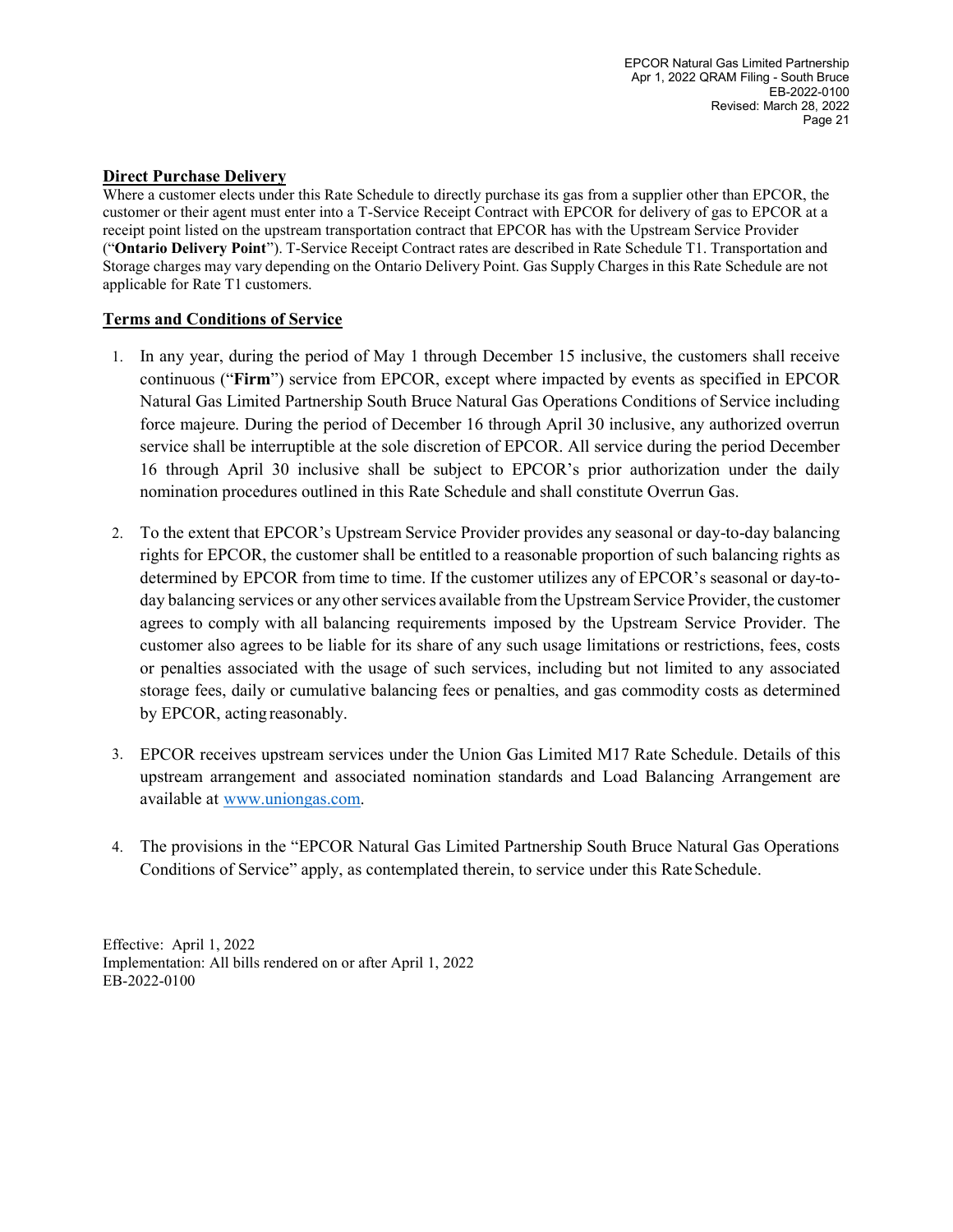#### RATE 16 – Contracted Firm Service

## **Applicability**

Any customer connected directly to EPCOR's South Bruce Natural Gas High Pressure Steel System and who enters into a contract with EPCOR for firm contract daily demand of at least 2,739m<sup>3</sup>.

#### Rate

Rates per m<sup>3</sup> assume an energy content of 38.89MJ/m<sup>3</sup>

Bills will be rendered monthly and shall be the total of:

| Monthly Fixed Charge <sup>(1)</sup>                            | \$1,576.78 |                                       |
|----------------------------------------------------------------|------------|---------------------------------------|
| Delivery Charge                                                |            |                                       |
| Per m <sup>3</sup> of Contract Demand                          | 107.4831   | $\phi$ per m <sup>3</sup>             |
|                                                                |            |                                       |
| <b>Upstream Charges</b>                                        |            |                                       |
| Upstream Recovery charge per m <sup>3</sup> of Contract Demand | 14.2434    | $\phi$ per m <sup>3</sup>             |
| Transportation charge per m <sup>3</sup> of Contract Demand    |            |                                       |
| Transportation from Dawn                                       | 18.2999    | $\phi$ per m <sup>3</sup>             |
| Transportation from Kirkwall                                   | 11.8480    | $\phi$ per m <sup>3</sup>             |
| <b>Transportation from Parkway</b>                             | 11.8480    | $\phi$ per m <sup>3</sup>             |
|                                                                |            |                                       |
| <b>Rate Rider for Delay in Revenue Recovery</b>                | 0.0601     | $\phi$ per m <sup>3</sup>             |
| - effective for 10 years ending December 31, 2028              |            |                                       |
| <b>ECVA Rate Rider</b>                                         | 0.1403     | Per m <sup>3</sup> of Contract Demand |
| - effective for 12 months ending December 31, 2022             |            |                                       |
| <b>CIACVA Rate Rider</b>                                       | 0.9603     | Per m <sup>3</sup> of Contract Demand |
| - effective for 12 months ending December 31, 2022             |            |                                       |
| <b>EFVA Rate Rider</b>                                         | 0.7964     | Per m <sup>3</sup> of Contract Demand |
| - effective for 12 months ending December 31, 2022             |            |                                       |
| Federal Carbon Charge (if applicable) <sup>(2)</sup>           | 9.79       | $\phi$ per m <sup>3</sup>             |

(1)Aggregated within Monthly Fixed Charge is the amount of one dollar per month in accordance with Bill 32 and Ontario Regulation 24/19.

(2) The Federal Carbon Charge is only "applicable" to 20% of the natural gas volumes used by eligible greenhouses, reducing their effective Federal Carbon Charge rate.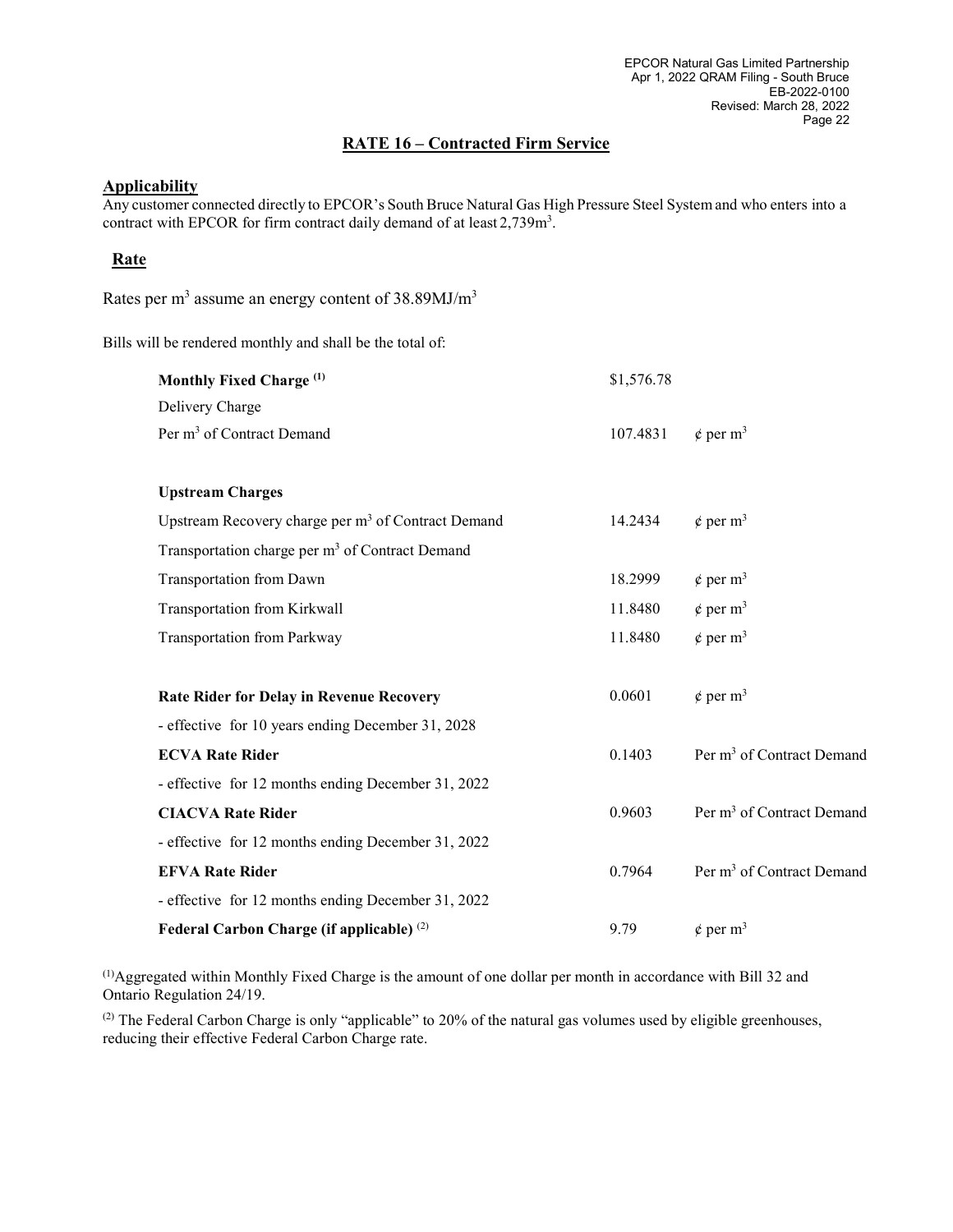#### Unaccounted for Gas:

Forecasted Unaccounted for Gas (UFG) is applied to all volumes of gas delivered to the customer.

#### Forecasted Unaccounted for Gas Percentage  $0.00\quad\%$

#### Overrun Charges:

Any volume of gas taken in excess of the daily Contract Demand or Peak Hourly Volume EPCOR is obligated to transport as per the contract with the customer shall constitute "Overrun Gas" and must be authorized in advance by EPCOR. Delivery of these volumes is available at the Authorized Overrun Charge in addition to applicable Upstream Charges. EPCOR will not unreasonably withhold authorization.

## Authorized Overrun Charge  $5.2526 \notin \text{per m}^3$

Any volume of gas taken in excess of the daily Contract Demand or Peak Hourly Volume EPCOR is obligated to transport as per the contract with the customer without EPCOR's approval in advance shall constitute "Unauthorized Overrun Gas". Delivery of these volumes will be paid for at the Unauthorized Overrun Charge in addition to applicable Upstream Charges.

## Unauthorized Overrun Charge  $402.6142 \times \text{per m}^3$

For any volume of Unauthorized Overrun Gas taken, the customer shall, in addition, indemnify EPCOR in respect of any penalties or additional costs imposed on EPCOR by its suppliers, any additional gas cost incurred or any sales margins lost as a consequence of the customer taking the unauthorized overrun volume.

#### Nominations:

Union Gas Limited will be the "Upstream Service Provider" to facilitate delivery and balancing of gas supplies to the EPCOR South Bruce Natural Gas System. For service under this Rate Schedule, the customer shall nominate for transportation of gas volumes for ultimate delivery to the customer. The customer agrees to nominate its daily gas volumetric requirement to EPCOR, or its designated agent, consistent with industry nomination standards including those nomination requirements of the Upstream Service Provider.

The customer shall nominate gas delivery daily based on its daily gas requirements plus the Forecasted UFG rate and Fuel Ratio. The Forecasted UFG rate is as set out in this Rate Schedule. The Fuel Ratio is the Shipper Supplied Fuel rates applicable to the receipt point of gas defined in the "Gas Supply" section of this Rate Schedule.

The nomination calculation shall equal:

[(Daily volume of gas to be delivered) \*  $(1 + Forecasted UFG)$  \*  $(1 + Fuel Ratio)$ ]

Customers may change daily nominations based on the nomination windows within a day as defined by EPCOR's agreement with the Upstream Service Provider.

In the event nominations under this Rate Schedule do not match upstream nominations, the nomination will be confirmed at the upstream value.

Customers with multiple connections under this Rate Schedule may combine nominations at the sole discretion of EPCOR. For combined nominations the customer shall specify the quantity of gas to each meter installation ("Terminal Location") and the order in which the gas is to be delivered to each Terminal Location.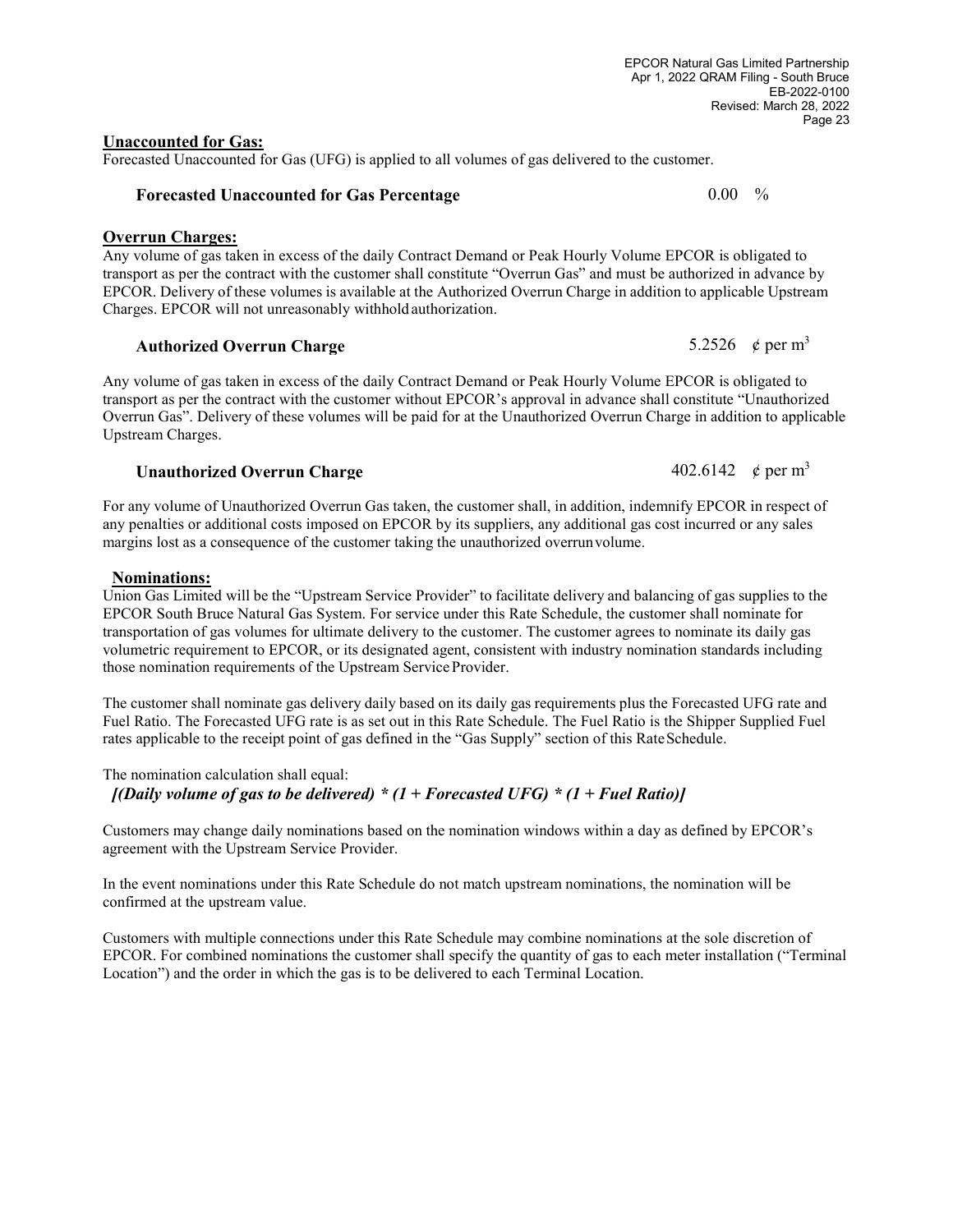#### Load Balancing:

Daily nominations provided by the customer shall be used for the purposes of day-to-day balancing as required under EPCOR's arrangement with the Upstream Service Provider.

When a customer's metered consumption on any day is different than the gas nominated for consumption by the customer on any day, this constitutes a "Daily Load Imbalance". A "Cumulative Load Imbalance" occurs when the ongoing absolute value of Daily Load Imbalances are greater than zero.

To the extent that EPCOR incurs daily or cumulative load balancing charges, the customer will be responsible for its proportionate share of such charges. Charges related to these imbalances are as defined in EPCOR's agreement with the Upstream Service Provider.

#### Gas Supply:

Unless otherwise authorized by EPCOR, customers under this Rate Schedule must deliver firm gas at a receipt point listed on the upstream transportation contract that EPCOR has with the Upstream Service Provider ("Ontario Delivery Point"). The customer or their agent must enter into a T-Service Receipt Contract with EPCOR for delivery of gas to EPCOR. T-Service Receipt Contract rates are described in Rate Schedule T1.

The customer must deliver to EPCOR on a daily basis the volume of gas to be delivered to the customer's Terminal Location plus the Forecasted UFG rate and Fuel Ratio. Transportation charges vary depending on the Ontario Delivery Point at the rates provided in this Rate Schedule. The Forecasted UFG rate is as set out in this Rate Schedule, and the Fuel Ratio is the Shipper Supplied Fuel rates of the Ontario Delivery Point related to necessary compressor or other fuel requirements of the Upstream Service Provider.

The Gas Supply calculation shall equal:

[(Daily volume of gas to be delivered) \*  $(1 + Forecasted UFG)$  \*  $(1 + Fuel Ratio)$ ]

#### Terms and Conditions of Service

- 1. EPCOR receives upstream services under the Union Gas Limited M17 Rate Schedule. Details of this upstream arrangement and associated nomination standards, applicable Fuel Ratio, and Load Balancing Arrangement are available at www.uniongas.com.
- 2. The provisions in the "EPCOR Natural Gas Limited Partnership General Terms and Conditions for Rate 16 Customers" apply, as contemplated therein, to service under this Rate Schedule.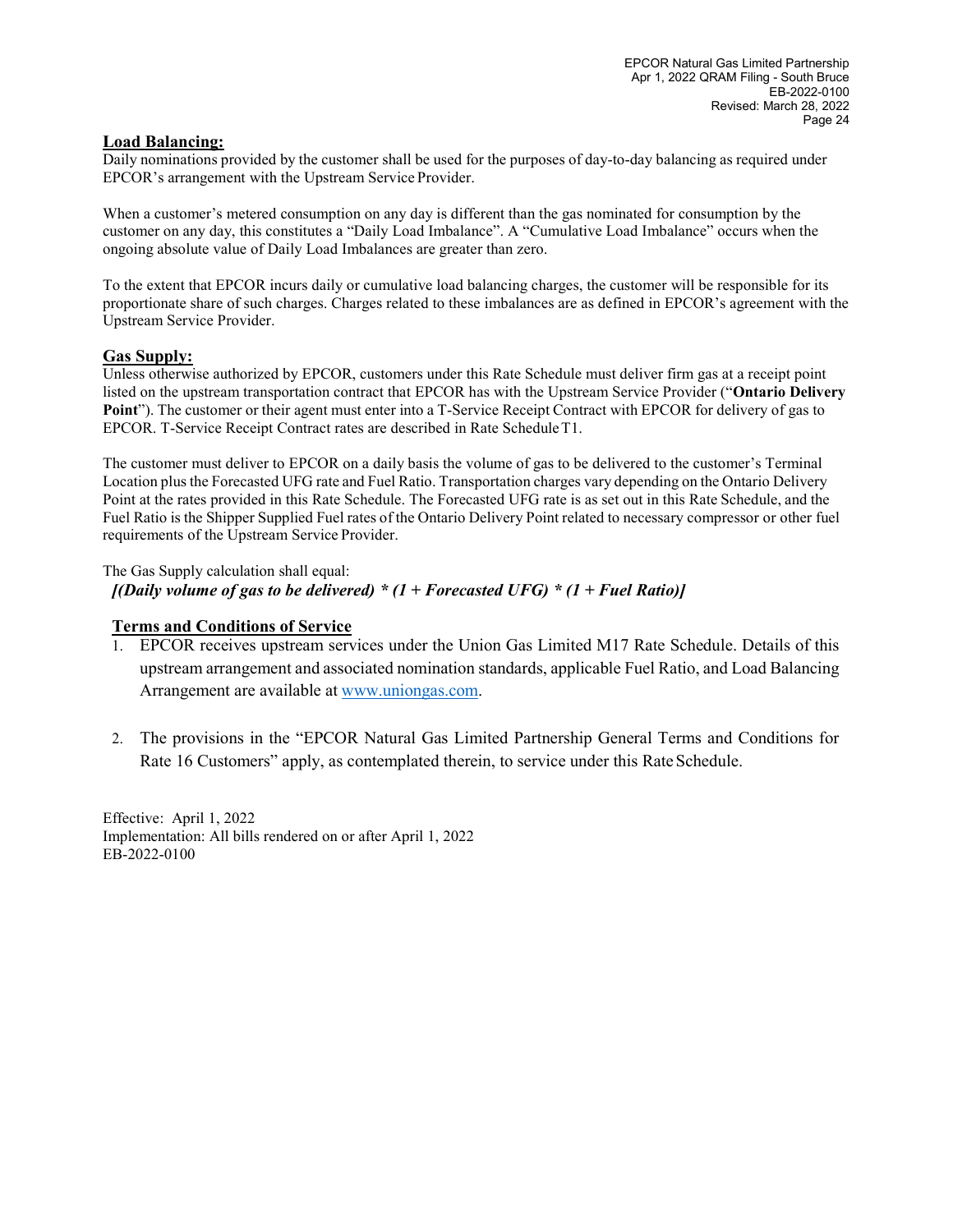#### RATE T1 – Direct Purchase Contract Rate

#### Availability

Rate T1 is available to all customers or their agent who enter into a T-Service Receipt Contract for delivery of gas to EPCOR. The availability of this option is subject to EPCOR obtaining a satisfactory agreement or arrangement with EPCOR's Upstream Service Provider for direct purchase volume.

#### **Eligibility**

All customers who must, or elect to, purchase gas directly from a supplier other than EPCOR. These customers must enter into a T-Service Receipt Contract with EPCOR either directly or through their agent, for delivery of gas to EPCOR at a receipt point listed on the upstream transportation contract that EPCOR has with the Upstream Service Provider ("Ontario Delivery Point").

#### Rate

All charges in the customer's appropriate Rate Schedule excluding Gas Supply Charge shall apply. Applicable Transportation and Storage charges are determined based on the Ontario Delivery Point.

In addition, administration fees apply to customers who elect to enter into a T-Service Receipt Contract with EPCOR and are detailed in the Direct Purchase Contract with the customer or its agent.

For gas delivered to EPCOR at any point other than the Ontario Delivery Point, EPCOR will charge the customer or their agent all approved tolls and charges incurred by EPCOR to transport the gas to the Ontario Delivery Point.

#### Unaccounted for Gas:

Forecasted Unaccounted for Gas (UFG) is applied to all volumes of gas supplied:

#### Forecasted Unaccounted for Gas Percentage  $0.00\frac{9}{6}$

#### Gas Supply:

Unless otherwise authorized by EPCOR, customers who are delivering gas to EPCOR under direct purchase arrangements must deliver firm gas at a daily volume acceptable to EPCOR, to an Ontario Delivery Point, and, where applicable, must acquire and maintain firm transportation on all pipeline systems upstream of Ontario.

The customer or its agent must deliver to EPCOR on a daily basis, at the Ontario Delivery Point, the volume of gas to be delivered to the customer's Terminal Location plus the Forecasted UFG rate and Fuel Ratio. Where the Forecasted UFG rate is as set out in this Rate Schedule, and the Fuel Ratio is the Shipper Supplied Fuel rates of the Ontario Delivery Point related to necessary compressor or other fuel requirements of the Upstream Service Provider.

#### The Gas Supply calculation shall equal: [(Daily volume of gas to be delivered) \*  $(1 + Forecasted UFG)$  \*  $(1 + Fuel Ratio)$ ]

#### Terms and Conditions of Service

The provisions in the "T-Service Receipt Contract General Terms and Conditions" apply, as contemplated therein, to service under this Rate Schedule.